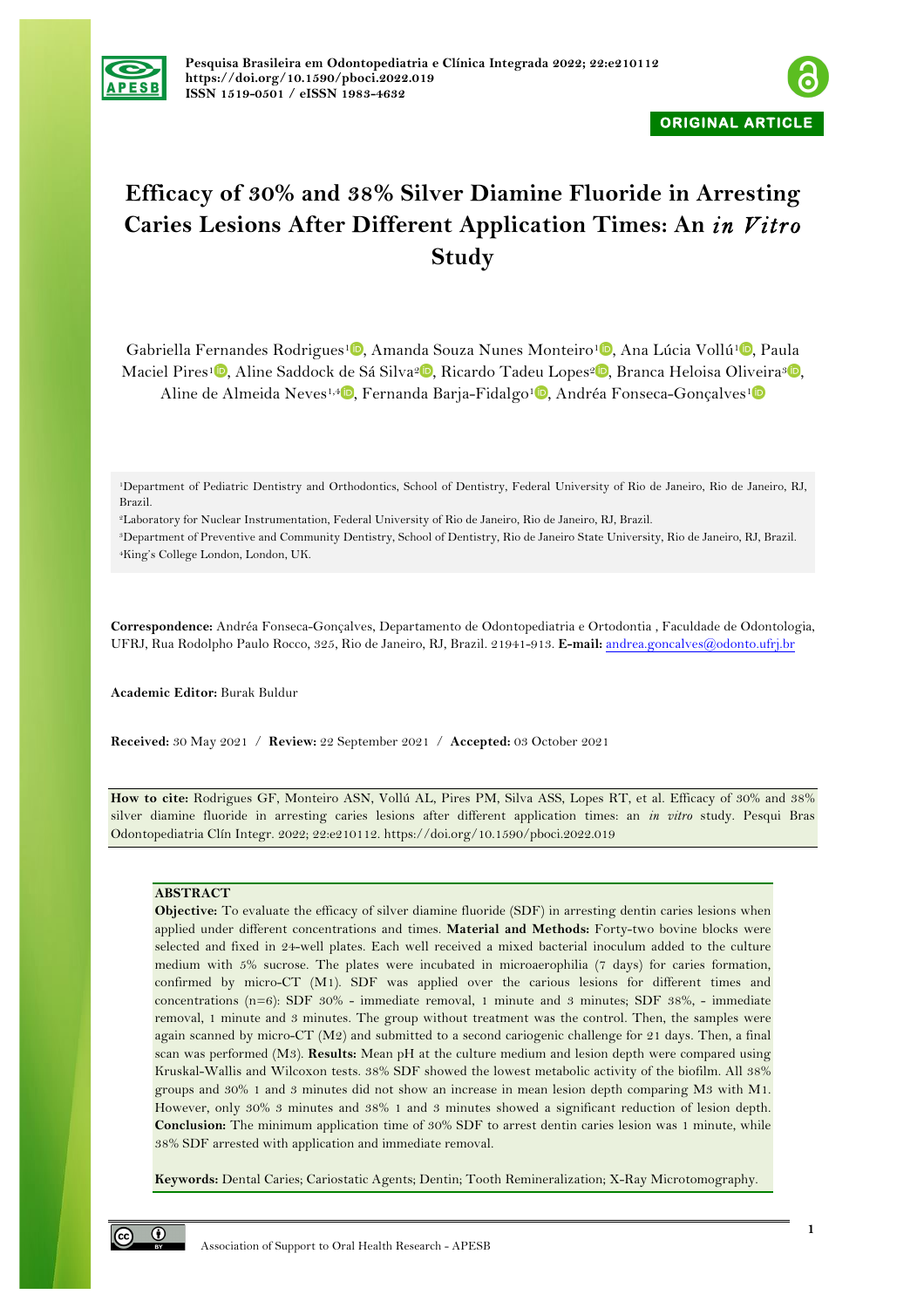# **Introduction**

Dental caries is considered a public health problem, with a large negative impact on the population well-being and quality of life, affecting billions of people worldwide, with four peaks in prevalence during the lifetime: childhood, the beginning of the mixed dentition and also in adulthood, at ages 25 and 70 [1]. The high burden of the disease calls for innovative approaches to increase access to affordable, high-quality dental care.

Lately, silver diamine fluoride (SDF) has gained popularity among non-traditional strategies of dental caries management. SDF is a topical cariostatic agent that effectively prevents and arrests dentin caries lesions in primary and permanent teeth [2,3]. Its application over the tooth surfaces is simple, painless, fast and the intervention is usually well accepted by patients and caretakers [4]. It has also been shown that providing SDF as a caries management strategy for young children has the potential to reduce public expenditures for dental services by avoiding more expensive caries treatment options [5].

The mechanism by which SDF exerts its cariostatic effect is still under debate. However, it is already known that SDF has an antibacterial effect on cariogenic biofilm [6], prevents collagen degradation due to its inhibitory effect on the matrix metalloproteinase [7], and increases the microhardness of dentin [8].

Clinical and laboratory studies have found a dose-response association between fluoride concentration in SDF and its cariostatic effect  $[7,9]$ . Not surprisingly, SDF is most commonly used at  $38\%$   $[10]$  (i.e., expected fluoride and silver ion concentrations of 44,800 ppm and 200,000 ppm, respectively). However, in Brazil, where this silver compound has been in use for decades, SDF at 30% [10] (i.e., expected fluoride and silver ion concentrations of 35,400 ppm and 255,000 ppm, respectively) is the solution with the highest concentrations of fluoride and silver available on the market. A systematic review showed that SDF at concentrations of 30% and 38% are more effective than other minimal intervention strategies in preventing and arresting caries lesions in dentin  $\lceil 11 \rceil$ .

The application time of SDF to tooth surfaces vary across different clinical trials, ranging from 10s [12] to three minutes [13], so there is no consensus in the literature. The protocol of the University of California at San Francisco, USA, recommends allowing SDF to absorb for up to one minute, if reasonable, but mentions that a few seconds of application may be enough to achieve caries arrest in uncooperative patients [14]. Thus, since treatment with SDF is often indicated in non-cooperative children, for patients with phobia of dental treatment and those with cognitive or physical disabilities [14], it is extremely important that the application of this product must be applied quick and effective. However, to date, no study evaluates the minimum time required for application of SDF to be effective, exerting its cariostatic effect in dentin caries lesions. Thus, the present study aims to compare, by means of a micro-CT technique, the efficacy of 38% and 30% SDF in arresting caries lesions *in vitro* after different application times.

#### **Material and Methods**

#### Sample Size

The sample size was calculated using the software Bioestat 5.3 (Instituto Mamirauá, Manaus, AM, Brazil), based on a previous study [15]. The difference in lesion depth before and after treatments were measured by micro-CT in SDF and water treated groups to estimate the parameters. Considering an *in vitro* longitudinal evaluation of the same specimens, based on a two-sided test, pondering a power of 95% and  $\alpha$ =1%, a sample size of four dental blocks allocated to each group was required to complete the study. Adding an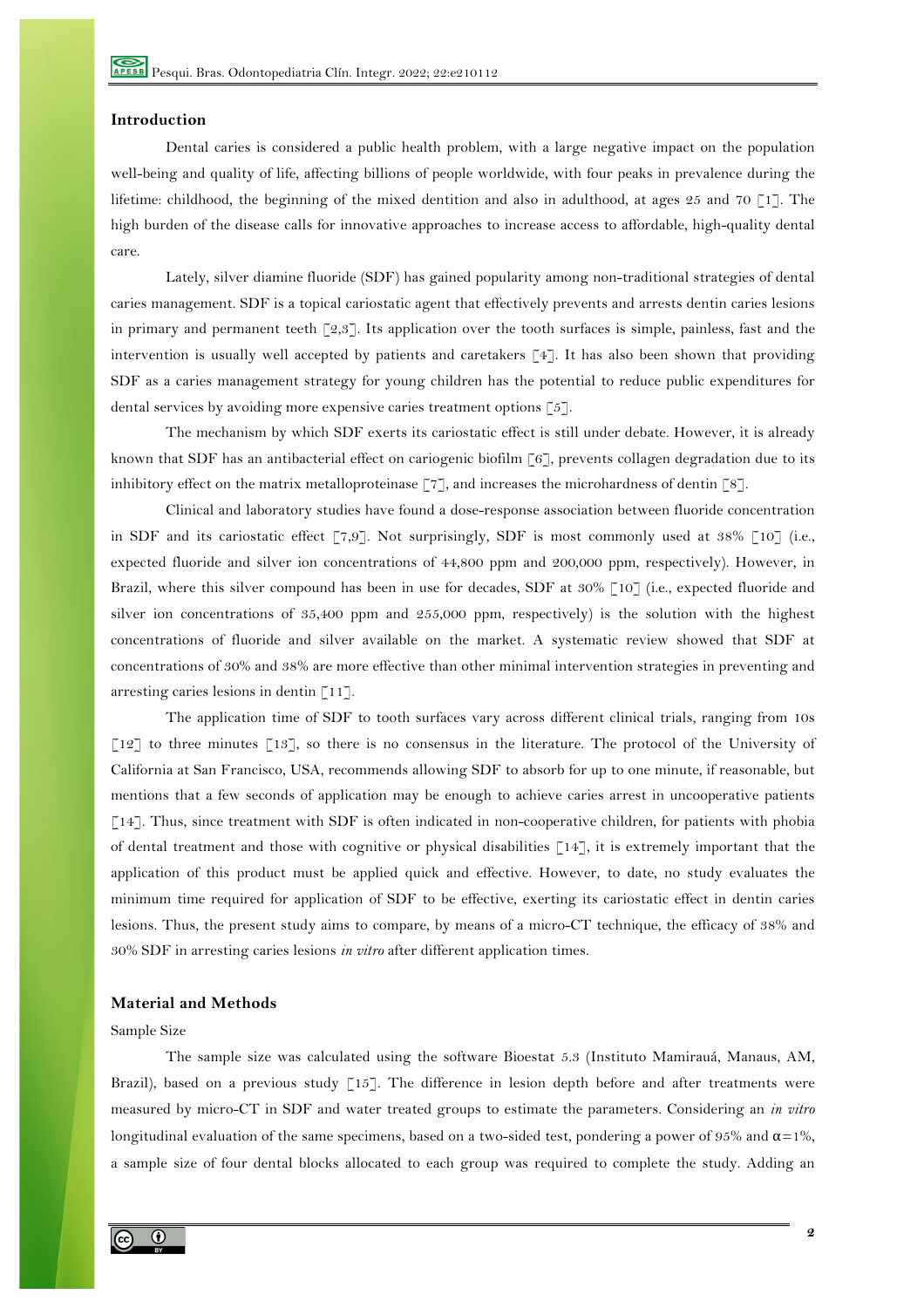estimate of 30% loss of specimens during the assay, it was decided that six blocks would be allocated in each group to complete the study.

## Specimen Preparation

Sound bovine incisors (n=40), disinfected in a two percent formalin solution (pH 7.0), were selected after confirming the absence of caries lesions, stains, cracks, or other defects. They were cut at the long axis of the crown using a low-speed saw (Isomet model 11-1280-170, Lake Bluff, IL, USA), resulting in three blocks per tooth, totaling 120 blocks. Each dentin block (4x4x2 mm) was flattened and polished in a metallographic polisher (APL4, Arotec, Cotia, SP, Brazil) as prepared for surface microhardness analyses. Figure 1 illustrates the experimental phases involved in the present study.



**Figure 1. Experimental phases included in the present study.**

Baseline Surface Microhardness Analysis for Selection of Dentin Blocks

The polished dentin blocks were analyzed for its initial surface microhardness in a Micromet 5104 (Buehler, Lake Bluff, IL, USA), with a Knoop type diamond penetrator, using a load of 10 g, for five seconds. Three indentations spaced 100 μm apart from each other in the center of each specimen were performed, using a Knoop type diamond penetrator, and the mean microhardness values (KHN) were obtained for each block.

From 120 blocks, 42 with a mean hardness of  $46.34 \pm 3.04$  KNH were selected for the experimental phase and were randomly allocated into the 7 experimental groups (6 treatment groups and a control), with 6 samples per group, as established through the sample size calculation.

After that, they were fixed in polystyrene culture plates (TPP, Zellkultur Testplatte 24F), which were sterilized under UV light for 40 minutes before receiving the microbial inoculum [16].

Preparation of the Microbial Inoculum for Artificial Dental Caries Lesions Formation

Reference strains of *Streptococcus mutans* (ATCC 25175), *Streptococcus Sanguinis* (ATCC 10556), *Streptococcus Salivarius* (ATCC 7073) and *Lactobacillus Casei* (ATCC 393) were re-activated from its original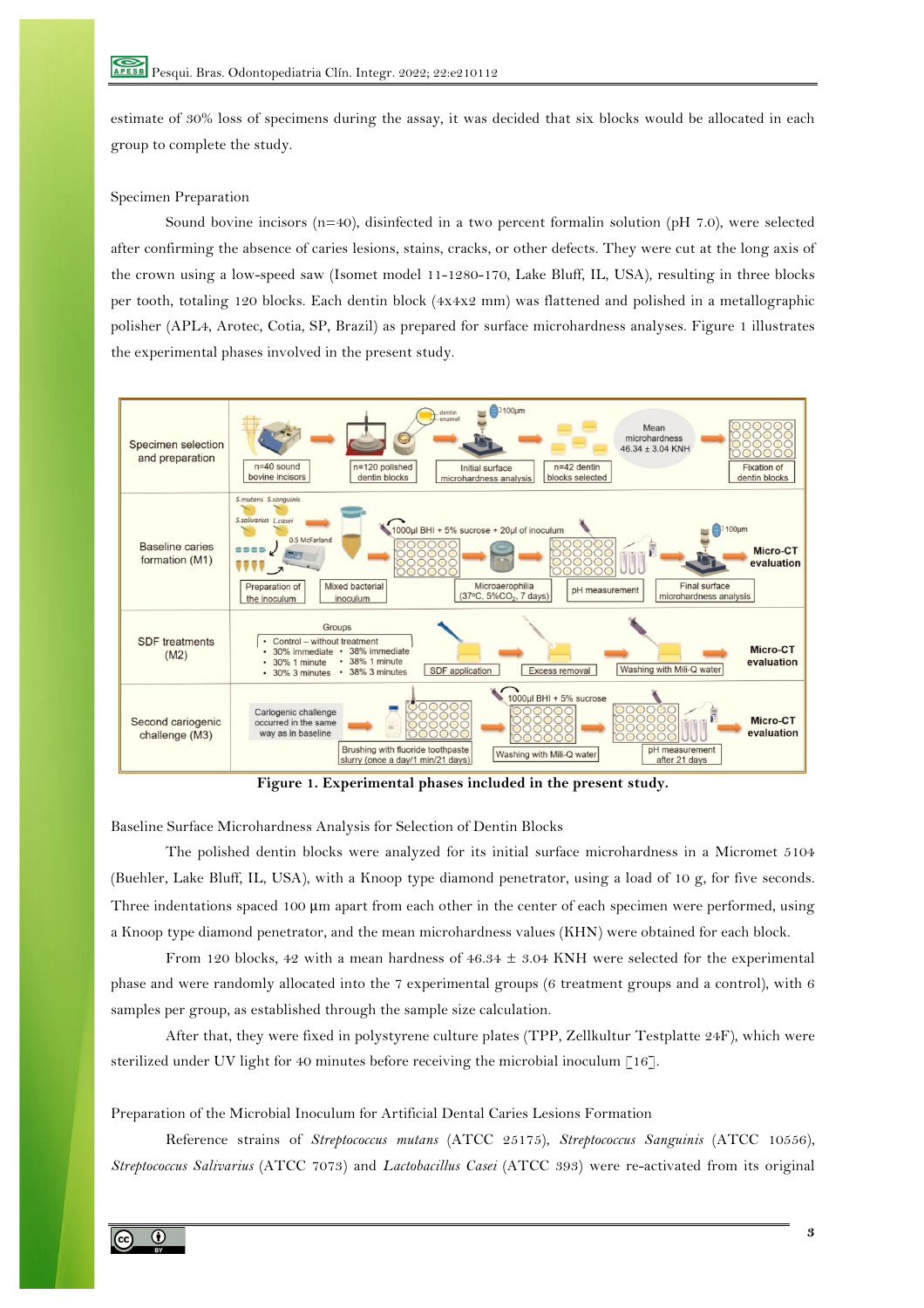cultures in Brain Heart Infusion (BHI, Difco, Sparks, EUA) for 48 h at 37 °C, with 5% CO2. After this period, a loopful of bacterial colonies of each specie was collected and suspended in 25 mL of BHI (Difco, Sparks, EUA) to reach an optical density between 0.08 to 0.13, checked in a spectrophotometer (Biospectro SP-220 UV-VIS, Equipar, Curitiba, Brazil) under 625 nm of absorbance. This cell density is equivalent to  $1.5 \times 10^8$  colony forming units (CFU) per milliliter (CFU/mL), corresponding to a scale of 0.5 of McFarland  $\lceil 17 \rceil$ .

Each bacterial sample was stored into four individually identified glass tubes, and after that, one mL of each bacterial sample was put into a single tube, resulting in a mixed bacterial inoculum with a final concentration of 1.5x108 CFU/mL.

#### Baseline Artificial Dentin Caries Formation (M1)

The induction model for the artificial carious lesions was based on previously published methodologies [16,18,19]. Each culture plate well containing one dentin block received 1000µl of BHI with 5% sucrose and the mixed bacterial inoculum (20μl), giving a final concentration of 3x106 CFU/mL. The plate/blocks system were incubated in microaerophilia for seven days at 37 °C to keep the cells viable to form a mature cariogenic biofilm. The culture media was changed every 24 hours to maintain the viability of bacterial cells [16].

## Validity of the Microbial Cariogenic Model

After the cariogenic challenge, the pH of the culture medium in contact with the dentin block was measured to investigate the metabolic activity of the formed biofilm. The culture medium was removed from each well and was stored in individually identified tubes. The pH measurements were performed using an electrode (Orion 9690) connected to a pH meter (Orion Star Series, Thermo Fisher Scientific, Waltham, USA). High pH values mean low acid production and low pH values mean high acid production by bacteria.

# Surface Microhardness Analysis

After the baseline caries formation, the surface microhardness measurements were performed, using the same parameters described previously. Three new indentations were made, 150 μm apart from the baseline indentations and spaced at 100 μm from one to another. The percentage of surface hardness loss (% SHL) was used to quantitatively measure the surface demineralization of the specimens, considering the initial and final surface hardness (after M1).

# Micro-CT Examination

The blocks were scanned in a high-energy micro-CT (model 1173, Bruker, Kontich, Belgium). They were wrapped in parafilm™ during the scanning procedures to avoid desiccation. Acquisition parameters included: 70 kV, 104 μA, 7.08 μm pixel size, exposure time of 1000 ms, 0.5° rotation step over 360°, frame averaging of 5, and random movements of 20. After this, cross-section images of each specimen were reconstructed using a proprietary software (NRecon, Bruker) and standardized parameters: ring artifact correction of 10, beam hardening correction of 50%, no noise reducing filters, and input of minimum (0) and maximum (0.08) contrast limits. The reconstructed images were saved in grayscale (8-bit) with a BMP format image sequence. The micro-CT scanning was performed in three moments: after M1 – baseline caries formation; M2 - immediately after SDF treatments; M3 - after 21 days of a second cariogenic challenge.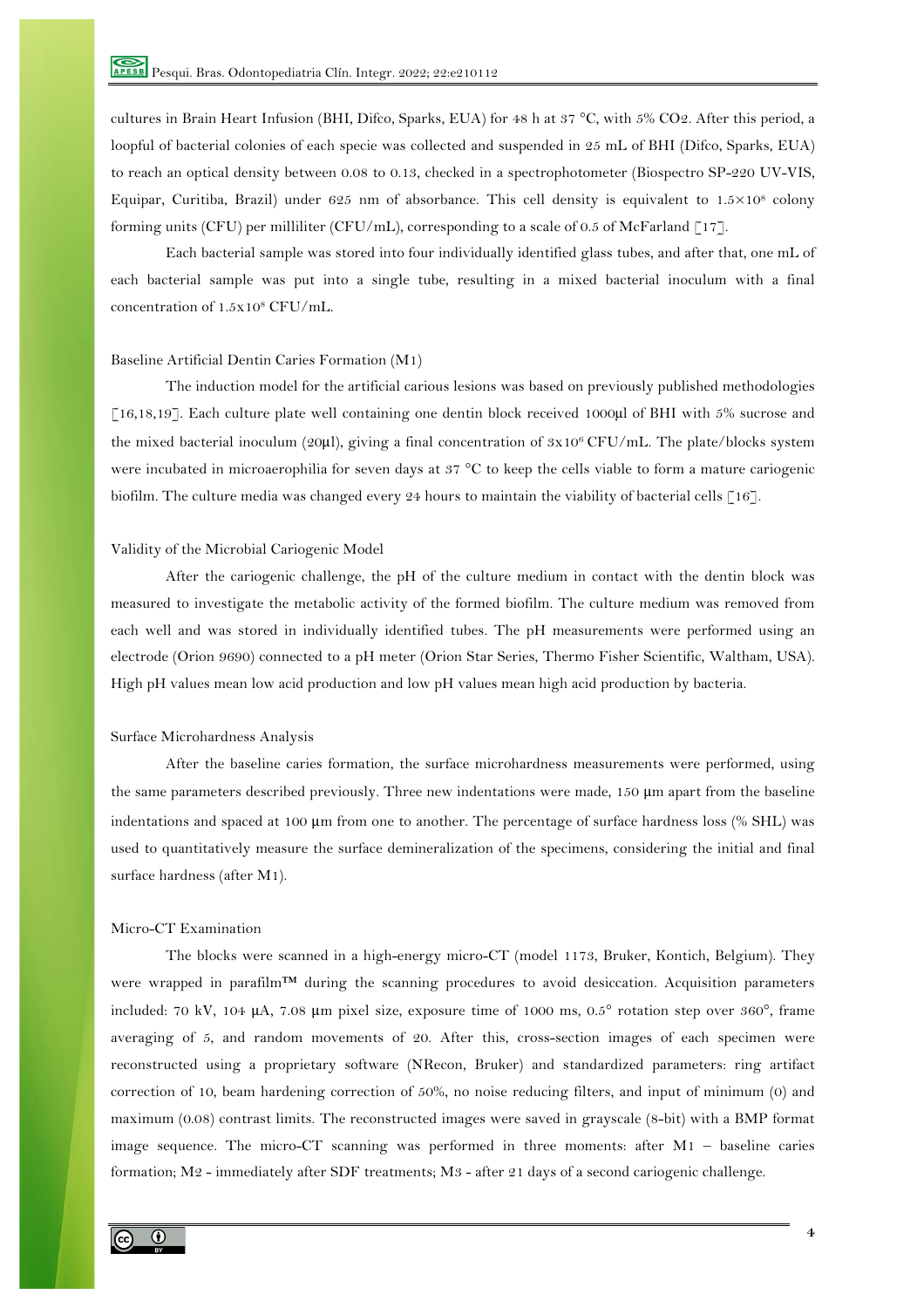## Treatments of Artificial Caries Lesions with SDF

The carious specimens were treated, by a single operator, with SDF solutions at 30% (Cariostop, Biodinâmica, Ibiporã, PR, Brazil) or 38% (Advantage Arrest, Oral Science Brossard, QC, Canada) using three different application times: SDF application and immediate removal; 1 minute application; 3 minutes application. A control group without SDF treatment was also included. In all specimens, SDF was applied with a microbrush (KG Brush Fine, KG Sorensen, Cotia, SP, Brazil) and the excess was removed with a cotton pellet after the application time. Then, the block was washed using 2000 μL of Mili-Q water. All blocks were treated by a single operator. The mean amount of SDF applied to each dentin block was  $0.6 \pm 0.1$ mg, estimated by calculating the weight of the microbrush before and after application [6].

## High Cariogenic Challenge Simulating Oral Environment (M3)

Soon after SDF treatments, the blocks were submitted to a second microbiological cariogenic challenge following the previously described methodology. In addition, to better simulate the oral environment, the specimens in all groups received a 1450 ppm fluoride toothpaste slurry application (3 mL of water to 1 g of dentifrice, Colgate Maximum Dental Protection Anti Caries Mint) once a day, for 1 minute, during 21 days [20].

The slurry was applied by brushing manually the blocks with a sterile straight Robinson brush, performed daily by a single operator. All procedures were undertaken inside the laminar flow after the removal of the specimen from the culture medium. After, the blocks were washed with 3000 μL of Milli-Q water, and subsequently, a new culture medium with 5% sucrose was added to the plates/blocks system.

The inoculum, as performed previously, was changed every seven days to keep the microorganism viability. In addition, the acidogenicity of the culture medium was again verified at the end of the assay as a surrogate measure of the antibacterial activity of SDF following the same parameters described previously.

# Digital Image Analysis

After reconstruction, the three image stacks (after M1, M2 and M3) were co-registered through an affine algorithm applied to the 3DSlicer software [21] to place the three volumes produced for each specimen in the same set of spatial coordinates. Next, the lesions depth was measured at M1, M2 and M3. Caries arrest was considered if M3 lesion depth values were not statistically significantly higher than M1 values. Similarly, reduction of the lesion depth or a possible remineralization was considered if M3 values were statistically significantly lower than M1 values. Finally, a visual analysis of the distribution of high-density areas corresponding to the deposition/distribution of silver was undertaken.

## Data Analysis

Data were analyzed in SPSS 21.0 software (IBM, Chicago, IL, USA). The Shapiro-Wilk test was used to verify the normality of the % SHL values, pH measurements and lesion depth at baseline. Kruskall-Wallis, followed by Dunn's test, was used to compare % SHL values, pH distribution and lesion depth among the groups at the different experimental periods. Wilcoxon test was used to compare pH values and lesion depth in each group at different moments. A significance level of 5% was considered for all analyses.

# **Results**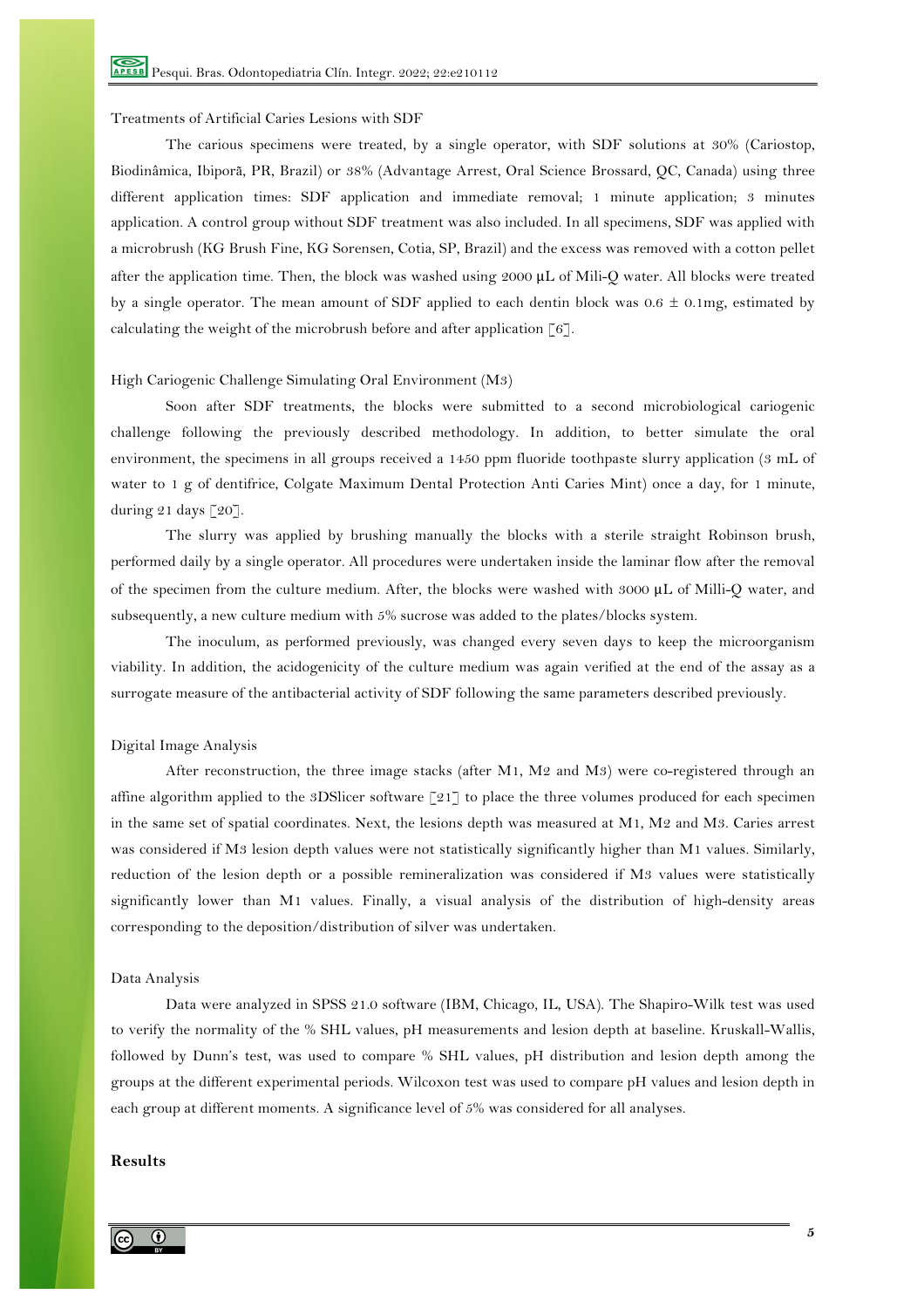Figure 2 shows the distribution of surface hardness loss percentage among the specimens in the experimental groups after baseline caries formation (M1). All groups showed extensive demineralization, without statistically significant changes among the groups, which validated the artificial caries lesion model used.



**Figure 2. Distribution of surface hardness loss (%SHL) after baseline caries formation (M1). No statistically significant differences were detected among the groups (Kruskall-Wallis).**

Table 1 shows the mean pH of the culture medium after baseline caries formation (M1) and after the second cariogenic challenge (M3). The mean baseline pH was  $4.88 \pm 0.12$  for all samples, confirming the high metabolic activity of the biofilm to produce acid. In M3, all groups showed increased pH values than M1 (p<0.001). The 38% SDF groups presented the highest mean pH (lower metabolic activity of the biofilm), but without difference compared with 30% SDF and control groups in M3 (Table 1). In addition, the lowest mean pH (higher metabolic activity) was observed in 30% immediate group, but also it was not statistically significant from the other ones in M3.

| Table 1. Mean pH of the culture medium among the groups after baseline caries formation and after |  |  |  |
|---------------------------------------------------------------------------------------------------|--|--|--|
| SDF applications and second cariogenic challenge.                                                 |  |  |  |

| Group        | <b>After Baseline Caries Formation (M1)</b> |                                  | After SDF and Second Cariogenic Challenge (M3) |                                |
|--------------|---------------------------------------------|----------------------------------|------------------------------------------------|--------------------------------|
| Control      | $4.80 \pm 0.10^{a,b}$                       | $4.80 \pm 0.10$ <sup>a,A</sup>   | $5.05 \pm 0.06^a$                              | $5.05 \pm 0.14^{a,B}$          |
| 30 immediate | $4.89 \pm 0.05$ <sup>a,b</sup>              |                                  | $4.98 \pm 0.07$ <sup>a</sup>                   |                                |
| $30 - 1$ min | $4.93 \pm 0.22$ <sup>a,b</sup>              | $4.85 \pm 0.14$ <sup>a,b,A</sup> | $5.08 \pm 0.06^{\circ}$                        | $5.06 \pm 0.08$ <sup>a,B</sup> |
| $30 - 3$ min | $4.74 \pm 0.01^a$                           |                                  | $5.12 \pm 0.05^{\circ}$                        |                                |
| 38 immediate | $5.00 \pm 0.01$ <sup>b</sup>                |                                  | $5.32 \pm 0.21^{\circ}$                        |                                |
| $38 - 1$ min | $4.96 \pm 0.01^{a,b}$                       | $4.94 \pm 0.06$ <sup>b,A</sup>   | $5.49 \pm 0.10^{\circ}$                        | $5.33 \pm 0.23$ <sup>a,B</sup> |
| $38 - 3$ min | $4.86 \pm 0.01^{a,b}$                       |                                  | $5.17 \pm 0.28^{\rm a}$                        |                                |
| All groups   | $4.88 \pm 0.12$ <sup>A</sup>                |                                  | $5.17 \pm 0.20^{\rm B}$                        |                                |

Mean values followed by distinct lowercase superscript letters in the same column are statistically different (Kruskal-Wallis followed by Dunn's test, p<0.05). Mean values followed by distinct uppercase superscript letters in the same row are statistically different (Wilcoxon test,  $p<0.05$ )

Table 2 shows that lesion depth was similar among the groups after baseline caries formation (M1) and after SDF application (M2). After the second cariogenic challenge (M3), the control group showed the highest increase in lesion depth, followed by the 30% immediate group. The 30% 3 minutes and 38% 1 and 3 minutes SDF groups showed a lower depth of lesion at M3 compared to M1 ( $p<0.05$ ). Figure 3 illustrates these results. It was possible to see that 38% immediate and 30% 1-minute groups did not show an increase in mean lesion depth at M3 compared to baseline caries formation (M1), indicating caries arrest. However, only 30% 3 minutes and 38% 1 and 3 minutes showed statistically significant lower lesion depth in M3 compared to M1 (Table 2), showing that remineralization of the lesion probably occurred in these groups.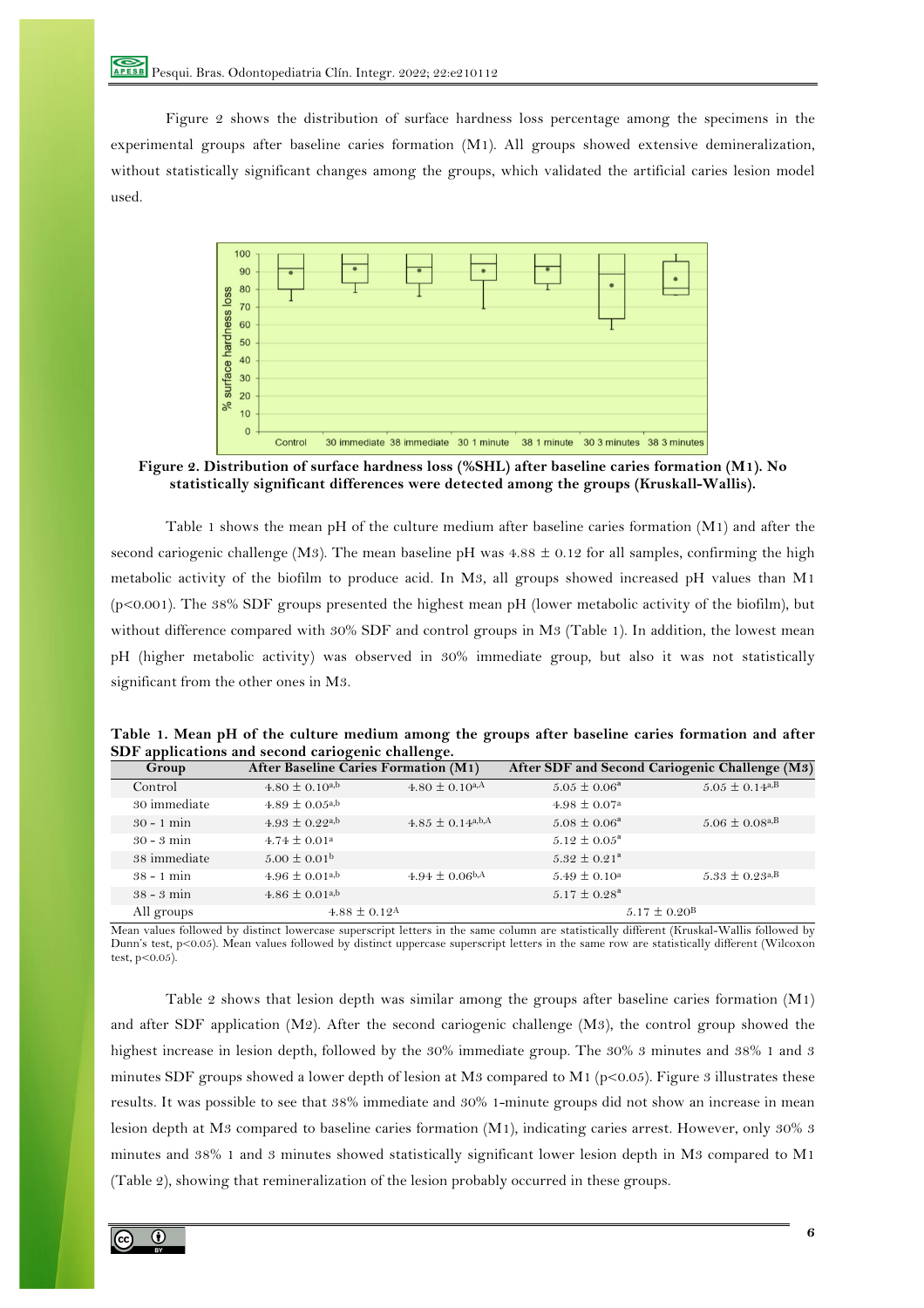| Group        | <b>Lesion Depth at Baseline</b>    | <b>Lesion Depth Immediately</b> | <b>Lesion Depth After Second</b>       |  |  |
|--------------|------------------------------------|---------------------------------|----------------------------------------|--|--|
|              | Caries $(M1)$                      | After SDF (M2)                  | Cariogenic Challenge (M3)              |  |  |
| Control      | $311.62 \pm 51.20$ <sup>a,A</sup>  | $254.81 \pm 59.04^{\rm a}$      | $576.75 \pm 85.53$ <sup>a,B</sup>      |  |  |
| 30 Immediate | $292.68 \pm 116.62$ <sup>a,A</sup> | $196.28 \pm 102.88^{\text{a}}$  | $530.27 \pm 168.43$ <sub>a,b,B</sub>   |  |  |
| $30 - 1$ min | $426.98 \pm 203.34$ <sub>a</sub> A | $201.44 \pm 107.10^a$           | $323.67 \pm 140.52$ <sub>a,b,c,A</sub> |  |  |
| $30 - 3$ min | $315.06 \pm 94.39$ <sub>a</sub> A  | $144.62 \pm 142.68^{\text{a}}$  | $197.99 \pm 142.75$ b,c,B              |  |  |
| 38 Immediate | $275.46 \pm 34.97$ <sup>a,A</sup>  | $191.11 \pm 73.55^{\text{a}}$   | $218.65 \pm 111.72^{a,b,c,A}$          |  |  |
| $38 - 1$ min | $287.52 \pm 73.16$ a,A             | $170.45 \pm 59.78^{\circ}$      | $203.15 \pm 96.38$ a,b,c,B             |  |  |
| $38 - 3$ min | $273.74 \pm 39.60$ <sup>a,A</sup>  | $141.18 \pm 47.41^a$            | $123.96 \pm 35.18$ c, B                |  |  |

|  |  |  |  |                                                                              | Table 2. Mean lesions depth ( $\mu$ m) after baseline caries formation (M1), immediately after SDF |  |
|--|--|--|--|------------------------------------------------------------------------------|----------------------------------------------------------------------------------------------------|--|
|  |  |  |  | treatment (M2) and after 21 days (M3) of high cariogenic challenge by group. |                                                                                                    |  |

Mean values followed by distinct lower script letters in the same column differ among them at a significance level of 95% (Kruskal-Wallis followed by Dunn's test). Also, mean values followed by different capital letters in the same line represent statistically different results (Wilcoxon test, p<0.05).



**Figure 3. Distribution of lesion depth (µm) after baseline caries formation (M1), immediately after SDF application (M2) and after the second cariogenic challenge (M3) among the experimental groups. Open circles indicate statistically significant differences in lesion depth between M1 and M3 inside the same experimental groups (Wilcoxon test, p<0.05).**

Representative selected micro-CT slices of all studied groups at M2 and M3 can be visualized in Figure 4.



**Figure 4. Carious dentin blocks, shortly after treatment with SDF (M2) and after 21 days under high cariogenic challenge (M3) according to the groups of the study. Black arrows in the control group indicate the location of the carious lesion. A highly dense surface layer is indicated by the white arrows, while the grey arrows show a diffuse dense layer.**

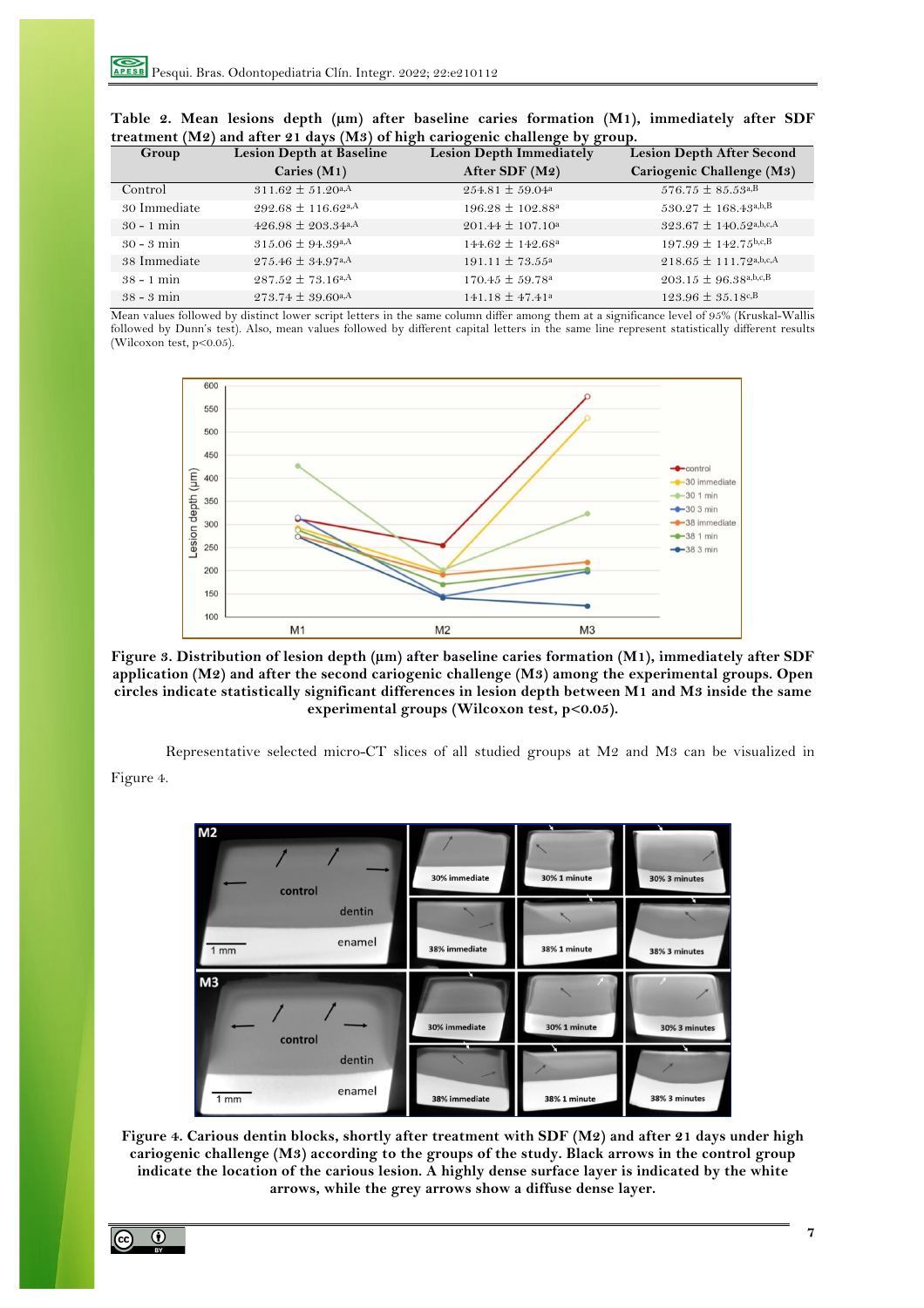At M2, the immediate groups showed a diffuse dense layer below the lesion (grey arrows), while both concentrations at 1 and 3 minutes showed a dense surface layer (white arrows). At M3, this surface dense layer is seen in all groups, followed by further lesion progression at the bottom of the immediate groups. We hypothesize that in these groups of immediate application, the dense layer appeared later (at M3), after has been exposed by the daily toothbrushing procedures. For 1- or 3-minutes application groups at M3, the dense surface layer is thicker than at M2 and seemed to have provided more resistance to caries progression.

# **Discussion**

The present *in vitro* study was undertaken to compare different application times and concentrations of SDF to arrest dentin caries lesions. Collectively, our results indicate that both concentrations, with a minimum application time of 1 minute, were able to arrest/slow down further caries progress. However, only the 30% 3 minutes and 38% with 1- and 3-minutes application was able to remineralize the lesion within this *in vitro* caries formation model.

Regarding the present methodology, the authors opted to use dental blocks in a model of caries lesion formation that employed a mature cariogenic biofilm since microbial cariogenic models are more comparable to the *in vivo* caries formation mechanism than chemically induced demineralization models [22]. Furthermore, concerning the micro-CT analysis, all blocks were analyzed following the same coordinates at three different moments to ensure that the depth of the caries lesion was being recorded in the same place in all specimens and experimental periods. Also, the samples were subjected to a high cariogenic challenge and were daily brushed for 21 days, since after this period, it was possible to observe the arrest of caries lesions in dentin treated with SDF [20].

In this *in vitro* study, the authors were also careful to validate the artificial caries formation method by measuring the pH of the culture medium after the experimental period and the surface hardness loss percentage. Although there was a baseline difference among the 38% immediate group and others, all showed a similar percentage of hardness loss and lesion depth, as observed by micro-CT evaluation, which made all groups comparable.

Regarding a possible antibacterial effect of SDF, pH measurements obtained after M3 suggest a lower antibacterial activity after application of SDF, since statistically significant higher pH values in the culture medium were observed in the 30% and 38% SDF groups, all together, at M3 compared to M1. These results are corroborated by others [23], who found statistically significant higher pH at the culture medium after cariogenic challenge for SDF treated tooth surfaces compared to control and NaF treated groups, suggesting that F and Ag present in SDF have a strong effect on the inhibition of acid production by *Streptococcus mutans*, thus inhibiting their metabolic activity. Furthermore, although no *in vitro* study to date has simulated the oral environment with toothbrushing for 21 days, a recent study evaluated the mechanical effect of brushing on demineralized surfaces treated with 38% SDF and found that after 7 days of brushing, the SDF-treated dentin remained with antibacterial properties [24].

It was possible to note that application of the SDF 30% and its immediate removal was not able to arrest further caries development. Thus, at this concentration, the application time should be for 1 or 3 minutes. In fact, the progression of caries was arrested in all groups except this. However, a possible lesion remineralization was only observed in the 30% 3 minutes and 38% 1- and 3-minutes application groups. In these specimens, a statistically significant reduction in lesion depth was seen when M1 and M3 were compared. In contrast, a recent *in vitro* study that also used micro-CT to investigate whether SDF at concentrations of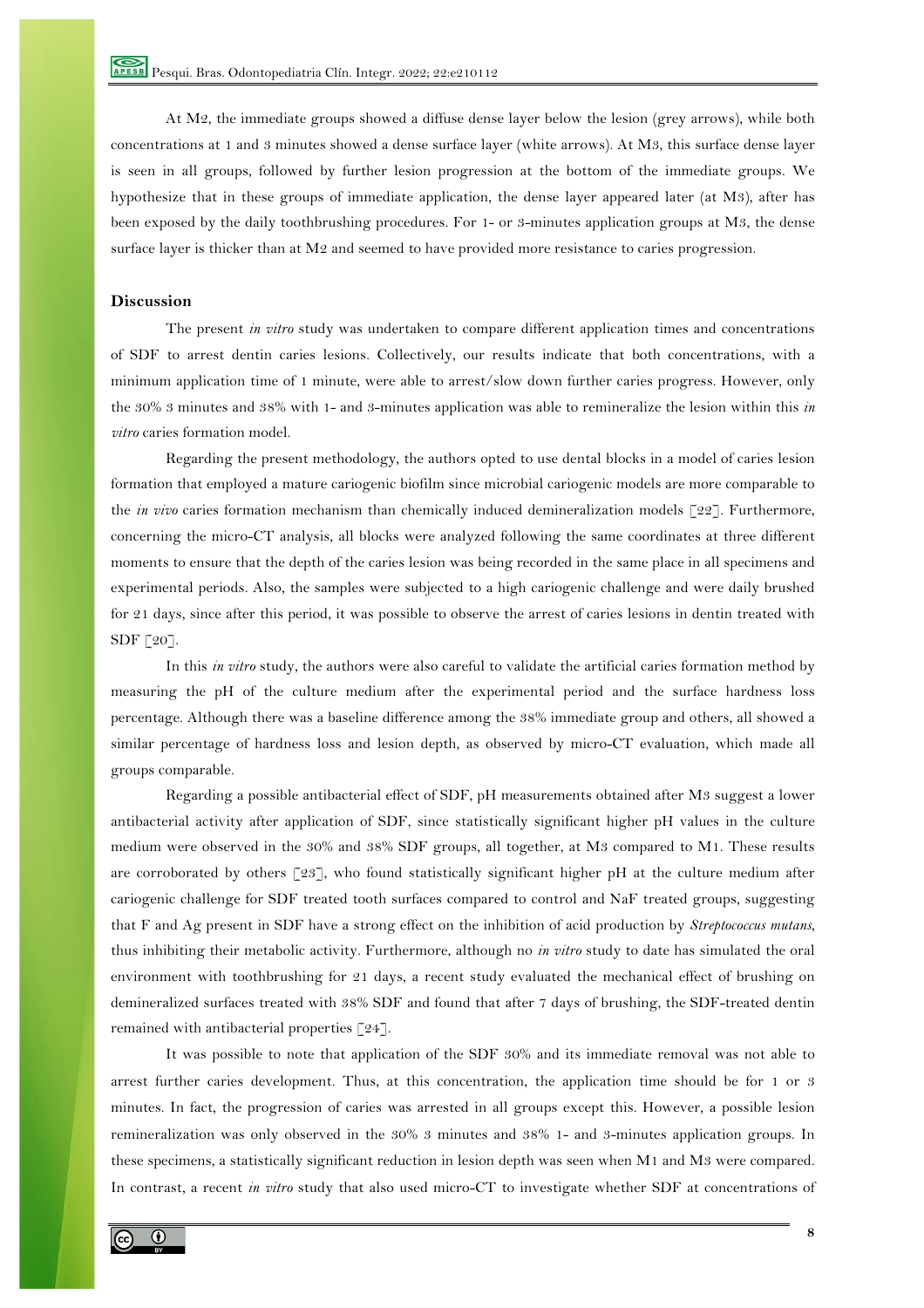30% and 38% applied for 1 and 3 minutes would be able to remineralize blocks of dental enamel from deciduous teeth the authors observed that SDF 30% promoted greater enamel remineralization compared to other times and concentrations  $\lceil 25 \rceil$ . However, in the mentioned study, the samples were not subjected to a cariogenic challenge after treatment with SDF, and the way of remineralization evaluation was the quantification of the internal porosity of enamel (the fewer pores, the greater the remineralization). In the present study, this assessment was carried out by measuring the depth of the caries lesion in dentin by micro-CT.

Although it is not completely clear how SDF contributes to the increase of the hardness of the caries lesion, some authors proposed that it happens due to a reaction between silver and dentin minerals, rather than classic fluoride mediated remineralization [8]. The results of the present study support this hypothesis since the micro-CT technique revealed a highly dense layer beneath the carious lesion. Furthermore, Srisomboon et al. [26] also applied 38% SDF at different times (30s, 60s and 180s) to investigate its effect on mineral precipitation of demineralized dentin and found, through the scanning electron microscope, that at all times of application, the peritubular dentin and the dentinal tubules of the specimens were filled with precipitated crystals such as calcium phosphate and crystals containing Ag and Cl. However, an important limitation mentioned by these authors is that it was not possible to mimic the oral environment, and, in addition, they suggest that new studies with an application time of less than 30s should be performed [26]. Thus, future studies that carry out further elemental analysis of caries lesions are necessary to investigate and confirm the remineralizing effect of SDF.

Our results corroborate the findings of a previous micro-CT study in which, after application of 38% SDF, a distinct opaque and dense layer on the surface of the lesion was visualized [27]. Others highlighted the presence of a highly dense layer surrounding the bottom of the dentin cavitated lesion immediately after SDF application [28]. However, it is also important to emphasize that only the groups that received SDF for 1 and 3 minutes, in both concentrations, presented a high dense surface layer. After 21 days under a high cariogenic challenge, this layer further occupied some of the lesion extent. Previous authors showed that after treatment of demineralized dentin with 38% SDF, a penetration of Ag was observed over the entire demineralized surface and in the healthy underlying dentin, which was better observed after 1 year of treatment of these samples. Thus, it means that as time went by, the maturation and detection of Ag crystals increased [29]. Another possible explanation for the increase in this high dense surface layer could be the further mineral rearrangement in the lesion during the second cariogenic challenge and the daily fluoride contacts, but further investigations are warranted.

Micro-CT is an ideal technique for volume and mineral density evaluation of hard tissues [30], considering the non-destructive nature and the possibility of a long follow-up period using the same specimens [16]. The results of this study should, however, be interpreted with caution since some high-density compounds (such as silver) may result in artefact formation. For example, depending on the amount and concentration of silver particles, high-density regions in the specimens can easily result in scattered streaks and pseudo-high-density regions that could be erroneously considered silver deposition.

The 38% formulation of SDF has been successfully used to arrest caries with an application time of up to two minutes in primary teeth of children awaiting definitive treatment at a community clinic [4]. Although the present *in vitro* study has shown similar results for caries arrest at application times of a minimum of 1 minute for 30% and immediate application for 38%, even when exposed to further cariogenic environment, new clinical studies should be performed to observe arrest of dentin caries lesions under different application times.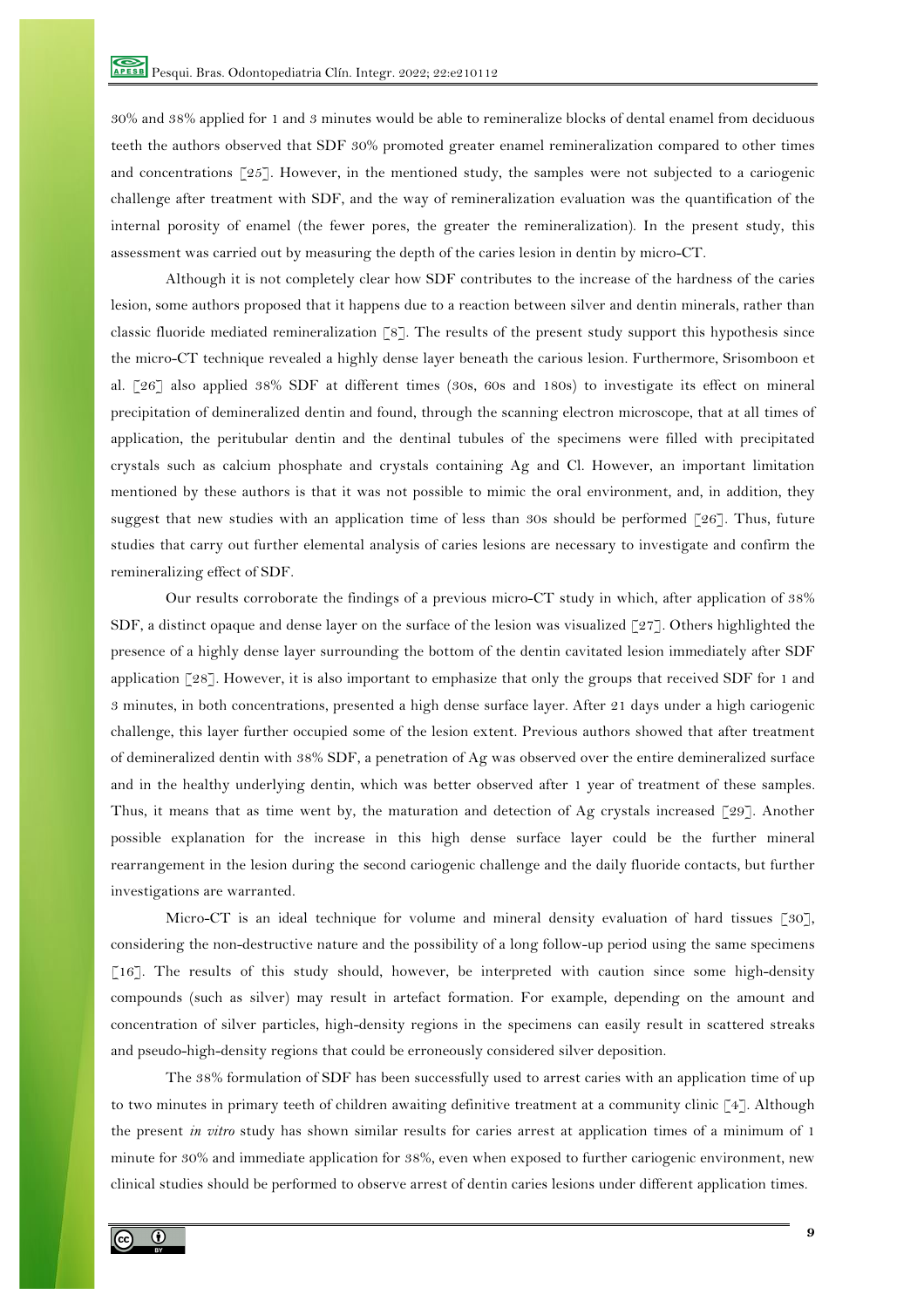## **Conclusion**

The minimum application time of 30% SDF to arrest dentin caries lesion was 1 minute, while 38% SDF was able to arrest it with the application and immediate removal. Furthermore, only 30% SDF for 3 minutes and 38% SDF for 1 and 3 minutes resulted in a significative reduction of the lesion depth. This is certainly relevant in terms of identification of thresholds for clinical effectiveness of SDF therapy. Further clinical studies, with long-term follow-up, should be performed to confirm the present results in clinical settings.

# **Authors' Contributions**

| GFR                                                                                                                                     | https://orcid.org/0000-0003-4992-1575 | Conceptualization, Methodology, Formal Analysis, Data Curation and Writing - Original Draft. |  |  |  |
|-----------------------------------------------------------------------------------------------------------------------------------------|---------------------------------------|----------------------------------------------------------------------------------------------|--|--|--|
| <b>ASNM D</b>                                                                                                                           | https://orcid.org/0000-0002-0437-2229 | Data Curation and Writing - Review and Editing.                                              |  |  |  |
| ALV                                                                                                                                     | https://orcid.org/0000-0003-0240-0107 | Methodology, Formal Analysis and Writing - Review and Editing.                               |  |  |  |
| <b>PMP</b>                                                                                                                              | https://orcid.org/0000-0003-4842-4980 | Formal Analysis and Investigation.                                                           |  |  |  |
| ASSS                                                                                                                                    | https://orcid.org/0000-0001-5940-2109 | Formal Analysis and Data Curation.                                                           |  |  |  |
| RTL                                                                                                                                     | https://orcid.org/0000-0001-7250-824X | Formal Analysis and Data Curation.                                                           |  |  |  |
| BHO                                                                                                                                     | https://orcid.org/0000-0002-0798-2479 | Writing - Review and Editing.                                                                |  |  |  |
| AAN                                                                                                                                     | https://orcid.org/0000-0002-6049-0588 | Conceptualization, Formal Analysis, Data Curation and Writing - Review and Editing.          |  |  |  |
| <b>FBF</b>                                                                                                                              | https://orcid.org/0000-0002-4098-8637 | Conceptualization, Formal Analysis, Writing - Review and Editing and Supervision.            |  |  |  |
| AFG                                                                                                                                     | https://orcid.org/0000-0001-6467-7078 | Conceptualization, Formal Analysis, Writing - Review and Editing and Supervision.            |  |  |  |
| All authors declare that they contributed to critical review of intellectual content and approval of the final version to be published. |                                       |                                                                                              |  |  |  |

#### **Financial Support**

This study was supported in part by a scholarship from Coordenação de Aperfeiçoamento de Pessoal de Nível Superior – Brasil (CAPES), Finance Code 001 – and is part of the master's degree thesis of the first author. Also, our thanks to FAPERJ – Rio de Janeiro Research Foundation (Grant E-26/202.766/2019).

### **Conflict of Interest**

The authors declare no conflicts of interest.

## **Data Availability**

The data used to support the findings of this study can be made available upon request to the corresponding author.

## **References**

- [1] Kassebaum NJ, Smith AGC, Bernabe E, Fleming TD, Reynolds AE, Vos T, et al. Global, regional, and national prevalence, incidence, and disability-adjusted life years for oral conditions for 195 countries, 1990-2015: a systematic analysis for the global burden of diseases, injuries, and risk factors. J Dent Res 2017; 96(4):380-7. https://doi.org/10.1177/0022034517693566
- [2] Oliveira BH, Cunha-Cruz J, Rajendra A, Niederman R. Controlling caries in exposed root surfaces with silver diamine fluoride: a systematic review with meta-analysis. J Am Dent Assoc 2018; 149(8):671-679.e1. https://doi.org/10.1016/j.adaj.2018.03.028
- [3] Oliveira BH, Rajendra A, Veitz-Keenan A, Niederman R. The effect of silver diamine fluoride in preventing caries in the primary dentition: a systematic review and meta-analysis. Caries Res 2019; 53(1):24-32. https://doi.org/10.1159/000488686
- [4] Clemens J, Gold J, Chaffin J. Effect and acceptance of silver diamine fluoride treatment on dental caries in primary teeth. J Public Health Dent 2018; 78(1):63-8. https://doi.org/10.1111/jphd.12241
- [5] Johhnson B, Serban N, Griffin PM, Tomar SL. Projecting the economic impact of silver diamine fluoride on caries treatment expenditures and outcomes in young U.S. children. J Public Health Dent 2019; 79(3):215-21. https://doi.org/10.1111/jphd.12312
- [6] Mei ML, Chu CH, Low KH, Che CM, Lo EC. Caries arresting effect of silver diamine fluoride on dentine carious lesion with S. mutans and L. acidophilus dual-species cariogenic biofilm. Med Oral Patol Oral Cir Bucal 2013; 18(6):e824-31. https://doi.org/10.4317/medoral.18831
- [7] Mei ML, Li QL, Chu CH, Yiu CK, Lo EC. The inhibitory effects of silver diamine fluoride at different concentrations on matrix metalloproteinases. Dent Mater 2012; 28(8):903-8. https://doi.org/10.1016/j.dental.2012.04.011
- [8] Mei ML, Lo ECM, Chu CH. Arresting dentine caries with silver diamine fluoride: what's behind it? J Dent Res 2018; 97(7):751-8. https://doi.org/10.1177/0022034518774783